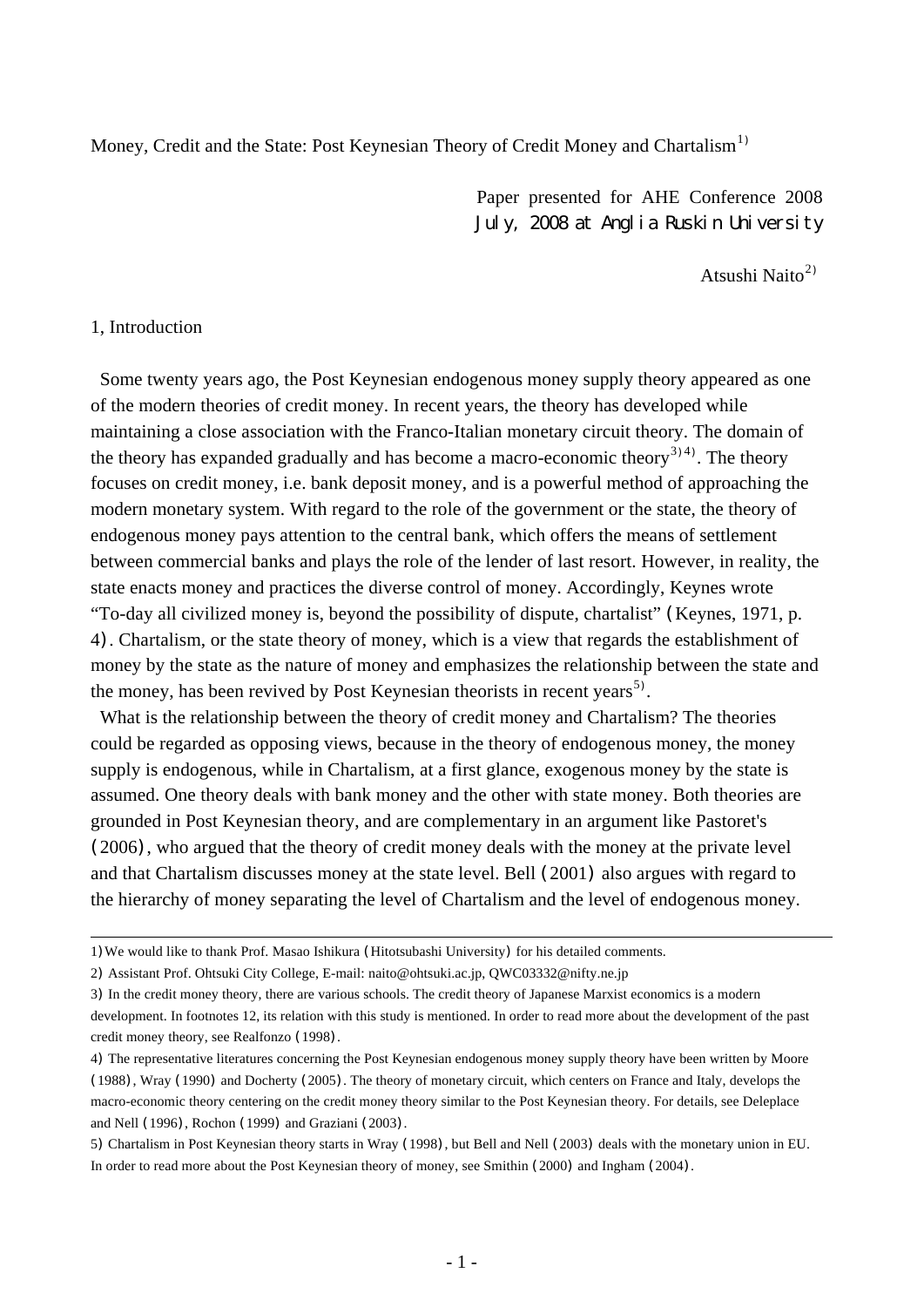The theory of credit money and Chartalism are certainly complementary, they share nominalism in the domain of the theory of the nature of money. In Chartalism, the establishment of money by the state is regarded as the nature of money; the state money is nominal, and is basically not related to a real value. Nominalism opposes metalism and the theory of commodity money in the domain of monetary theory. The theory of credit money emphasizes bank money and is also nominalistic in that the relation with the real value of money is not a premise. There were several advocates of the theory of credit money in the early twentieth century, e.g. Keynes introduced Chartalism in his *Treatise on Money* and Hawtrey adopted nominalism.

 Although there are common grounds in both theories, the difference between them is large. First, as we have already mentioned, in the domain of the theory of the nature of money, both theories agree with the nominality of money, but the definition of money and other various points are different. Second, both theories diverge when they consider the role of the state. In the theory of endogenous money, although the state's role as the function of the central bank is generally assumed, the relationship between the money and the state and the problem of Chartalism is not thoroughly examined. The position of the state in Chartalism is unique and different from that stated in the theory of endogenous money. This study aims to clarify the relationship between both theories, based on two points. First, we compare both theories in the theory of the nature of money, and we consider to what extent money in the real world is Chartalistic. Second, we investigate the role of the state in each theory, especially the function of the central bank.

 The composition of this study is as follows. In section 2, we examine what the term *money* means in the theory of credit money. First, we refer to Hawtrey's view of the theory of the nature of money based on credit money. Next, we investigate the nature of credit money by focusing on the nominality of money. In section 3, Chartalism is examined. Then, after presenting the argument of Wray (1998), we explain what the money of Chartalism should be. In section 4, we consider the relationship between the state and money from both the standpoint of the theory of credit money and of Chartalism. After developing an examination of the central bank in the theory of credit money, we investigate its role and study the relationship between the state and money. In section 5, we present our conclusions based on the following three points.

 First, the theory of credit money and Chartalism share nominalism in the domain of the theory of the nature of money. Nominalism is important as a basis for the view opposing the commodity money theory. Second, in the domain of the theory of the nature of money, the theory of credit money and Chartalism are different except for the nominality of money; however in the theory of credit money, the state plays an important role as it designates money as a means of final settlement. This is the significance of Chartalism in the theory of credit money. Third, the role of the state in the credit money theory also appears as the role of the central bank. Importantly, the central bank functions as the lender of last resort, which Post Keynesian theory has emphasized for its function of maintaining the monetary and financial system. To the contrary, in Chartalism, the central bank plays the role of the bank of government and does not conflict with the central bank in the credit money theory. In addition, it has a complementary function. Particularly, as a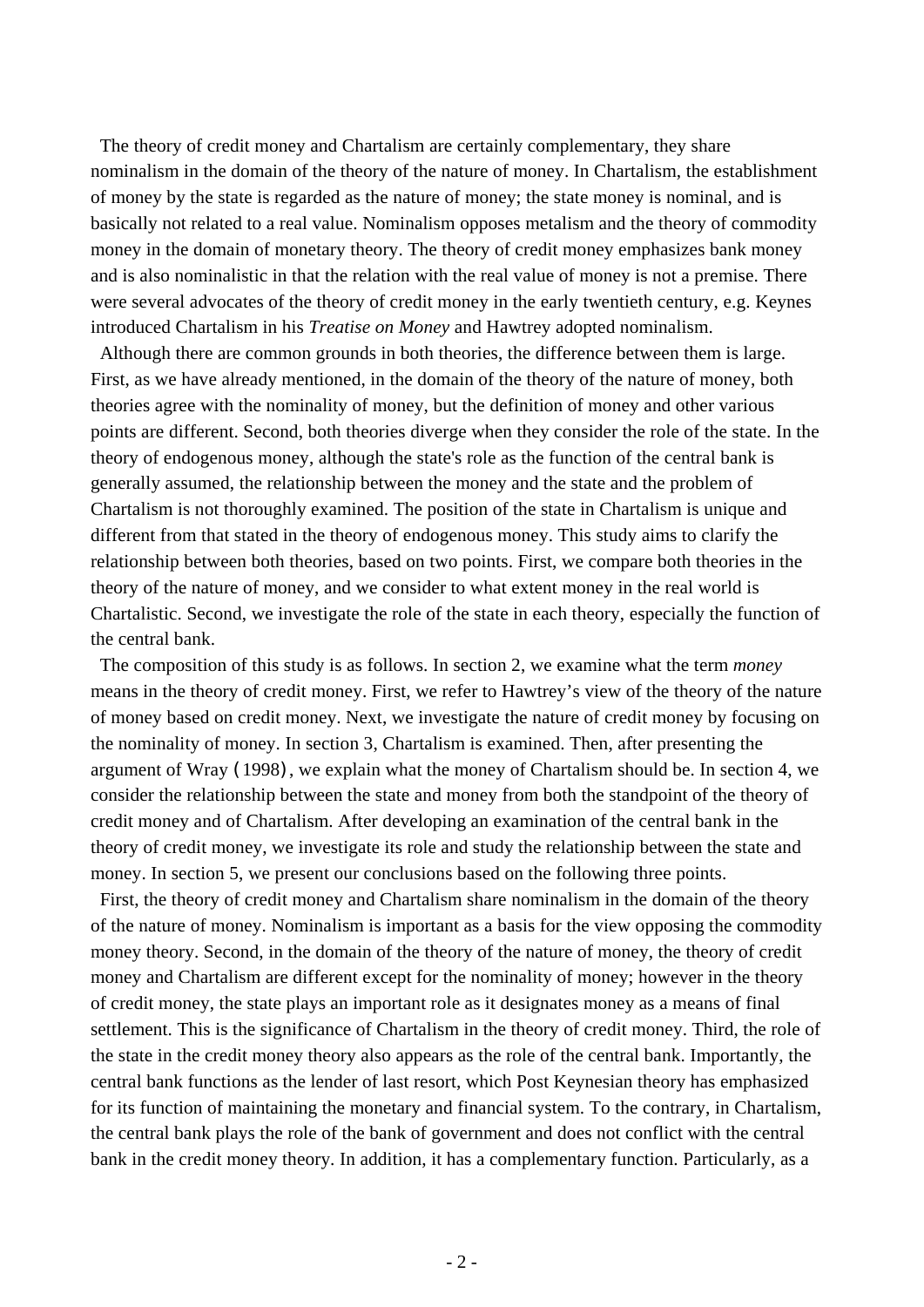means of policy, both theories adopt the operation of a short-term interest rate, and the central bank plays an important role in the control of money.

## 2, Money in the theory of credit money

### (1) Logical explanation of money

 What is *money* in the credit money theory? This question is the domain of the theory of the nature of money; however, in this study, we discuss only credit money<sup>[6](#page-2-0))</sup>. The theory of the nature of money presupposing credit money is a view that examines money from the credit/debt relations. There is a historical explanation about the origin of money; however, due to limited space and to avoid to going deep into history itself, we will provide only a logical explanation according to Hawtrey<sup>[7](#page-2-1))</sup>.

 According to Hawtrey, two agent trading goods or services avoid the inconvenience of barter by carrying out credit transactions, and not by using some particular commodity as money. In other words, we assume that goods and services are not exchanged simultaneously in such transactions; instead, the settlement is carried out after the goods and services are transferred from one agent to the other. In this case, the seller of goods holds a credit for the buyer of goods, and the buyer of goods owes a debt to the seller of the goods. These credits/debts must be cancelled some day. It is noteworthy that the buyer of goods is not always a buyer of goods. Various goods and services are usually necessary for economic agents, and they supply themselves. Thus, in the economy supposed here innumerable trades are carried out. Consequently, countless credit/debt relations arise. Accordingly, in a usual case, the buyer of goods is also the seller of goods, the credits and debts co-exist in an economic agent. The problem is how to cancel or clear the credit/debt relations. Hawtrey, introducing his notion of "dealer," defines the bank as the "dealer of debt", which is the agent that enacts the setoff or clearing of the credits/debts of various agents. Certainly, if these agents are introduced, the cancellation of credit/debt can be carried out. However, in this case, the credit/debt is defined in the two agents respectively, in that condition it is impossible to compare and clear the credit/debt between that of the two agents and that of other agents mutually, unless there is a common unit. Accordingly, Hawtrey introduces a common account unit and indication unit of debt. This is

<span id="page-2-0"></span><sup>6</sup>) In this study, we focus on discussing only credit money rather than providing a general explanation of money because most money circulated in the actual economy is deposit money, i.e. credit money. Thus, it is important that we focus on the credit money. Although the theory of the nature of money in Keynes's *Treatise on Money* starts with credit money, its aim is a more general explanation of money. The contents of the book are mentioned in Section 3. Because we base this study on the credit money theory, we confront problems when considering how to deal with recent topics such as local currency. This example, however, is actually not a problem, because local currency usually does not have a function of credit creation, which means that it is beyond the scope of this study.

<span id="page-2-1"></span><sup>7</sup>) When we consider the origin or generation of money, we use two methods of logical explanation and historical exposition. Usually after the logical explanation is undertaken, the historical illustration is used. In Hawtrey (1919), only the logical explanation is undertaken, but Keynes develops detailed historical explanation in his *Treatise.* In order to read more about the credit money theory of Hawtrey, see Naito (2004b).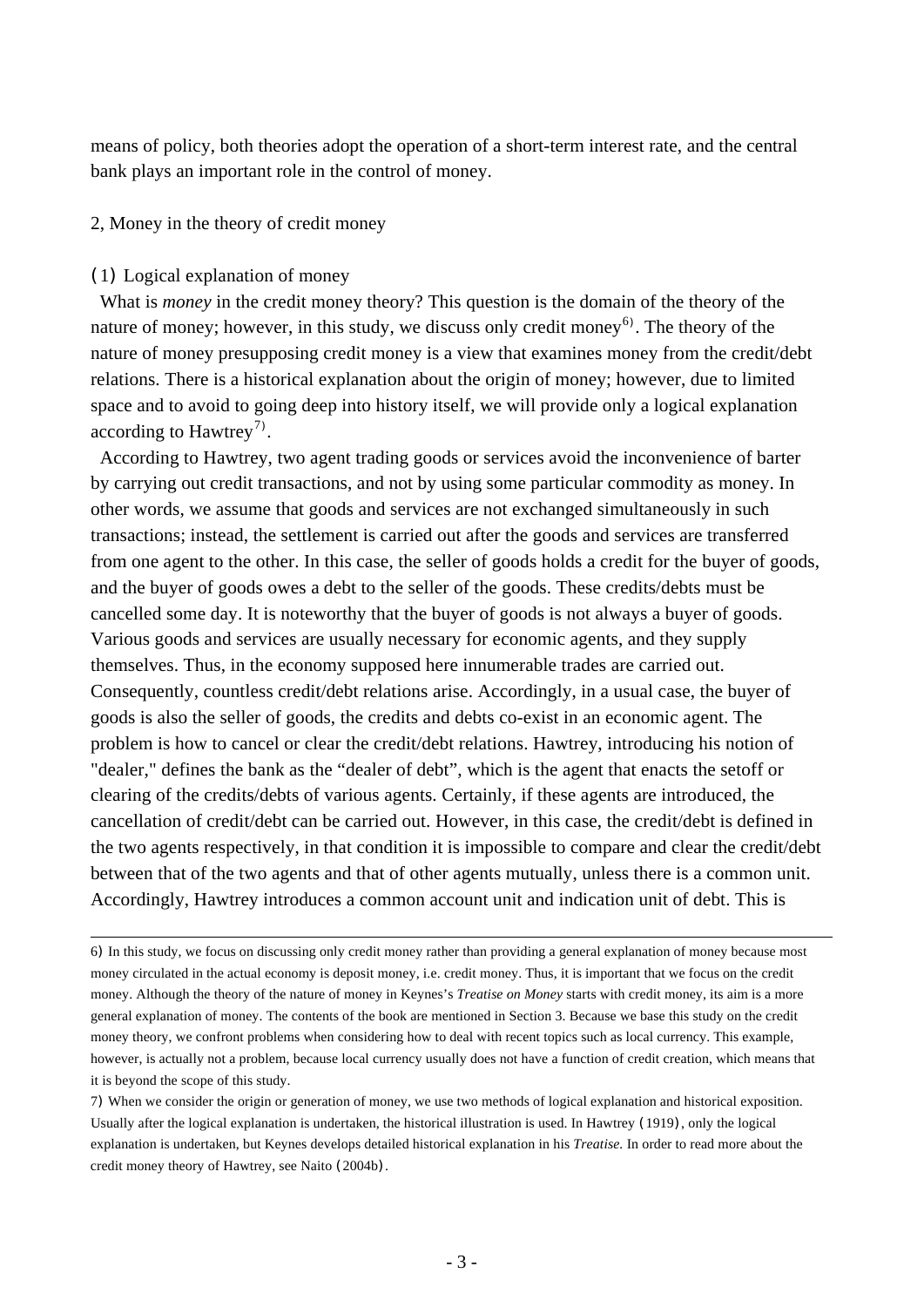called the "money of account". In this way, what functions as money appears as "the money of account", which is how the credit money theory defines.

 Now the money of account, i.e., the common indication unit of debt allows for the debts of two agents to be collected and cancelled out, which increases the convenience of credit trade between two agents. However, this advance accounts only for the debt of the buyer. There is no general acceptability for the seller. Then, the debts of third person are used. The issuer of this third person's debt is the bank. What matters here is how the money is supplied. Because the money is the bank's debt, if an economic agent buys some goods for the bank, the seller obtains the bank's debt, certainly the debt is issued. However, usually the bank does not directly trade goods or services. Instead, the bank supplies money by lending money. Bank lending is actually composed of two contracts or transactions. First, the borrower acquires bank lending from the bank. This is a debt for the borrower and a credit for the bank. Second, simultaneously the bank deposit as the debt of the bank appears on the account of the borrower. This emerges in the balance sheet as a debt for the bank and as a credit (asset) for the borrower. In the balance sheet, the lending is an entry of the asset of bank, and the bank deposit is an entry of the debt of the bank. The bank deposit is created by lending and circulates as money. In this way, money is created by the demand for lending (Hawtrey, 1919, pp. 1-8).

 Until this point, we have introduced money and clarified the importance of account money. Next, before we carry out a more detailed explanation of the function of money, we must examine the evaluation of money in the case that the framework of credit money theory is assumed. Thus, we examine the process of monetary circulation, which is a macro-economic framework for the creation, circulation and extinction of credit money<sup>[8](#page-3-0))</sup>. Money appears in the economy as financing for the production of goods or services. Thus, the economy is captured as the monetary circulation that money arises due to a credit planned for the financing of production, the firm actually outlays the money to the production factor, the agent receiving the money buys products, the firm allots the proceeds of the production to the repayment of the bank's lending, and the money refluxes to the bank and vanishes.

# (2) The nominality of money

 In the theory of credit money, the argument starts from the account money, and the most fundamental function of money is its function as the account unit. In fact, Keynes wrote that the account money was "the primary concept of a theory of money" (Keynes, 1971, p. 3), and Hawtrey stated that "the basis of monetary theory should be the money of account" (Hawtrey, 1919, p. 182). Post Keynesians also define money as "a store of abstract value" (Ingham, 2000, p. 21) and "a standard of value in which contractual obligations for the organization of production and exchange transactions are made" (Fontana and Venturino, 2003, p. 398). The important nature of account money is examined as follows.

First, Hawtrey introduces money as account money, but defines money as "the means for the

<span id="page-3-0"></span><sup>8</sup>) In order to read more about the process of monetary circulation, see Rochon (1999), Graziani (2003) and Naito (2004a).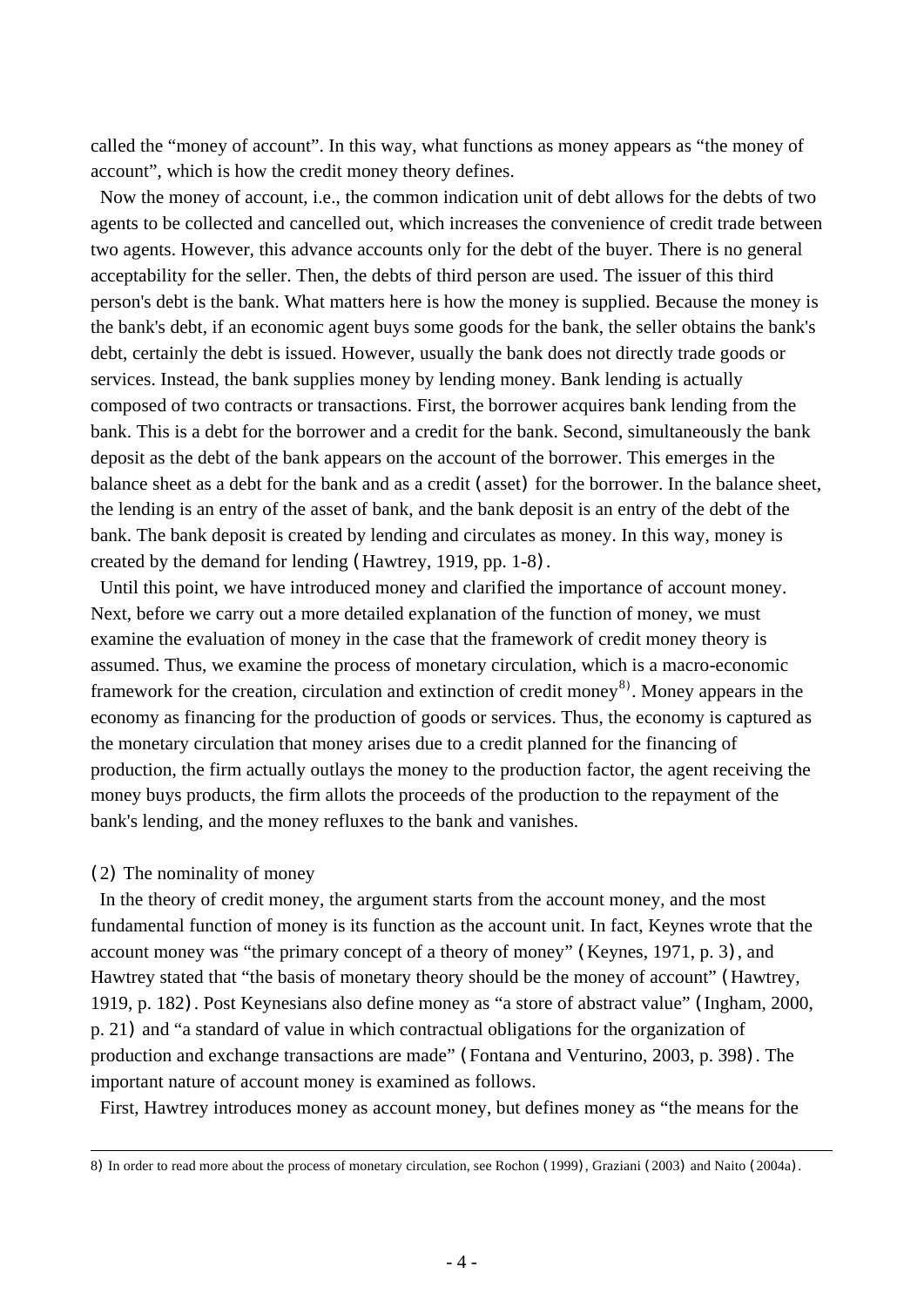legal discharge of a debt" (Hawtrey, 1919, p. 15). Hawtrey, then, defines "money" as the means of payment. This argument differs from the one that regards money as the means of exchange or store of value<sup>[9](#page-4-0))</sup>.

 Second, the most important nature of account money is its nominality and arbitrariness, meaning that the unit of money is voluntarily and arbitrarily determined. The unit of money is actually determined according to the state as Yen, Dollar, Pound, and Euro. The "money proper" (Keynes, 1971, p. 3) corresponds to the money of account: the contents of money as substance is also nominal and arbitrary. For example, the money can be a precious metal such as gold, mere paper money or a commodity money such as corn or cattle; as long as the state designates what the money is and the society generally accepts that designation, money can be anything.

 In this way, the nominality is an important character of account money, but this character is not confined only to the theory of credit money. The standpoint emphasizing the nominality of money like the credit money theory is called nominalism in the theory of the nature of money. Nominalism also appears in Chartalism, which we examine in section 3. Nominalism opposes metalism or the commodity money theory. One of the important conflicting axes in the theory of the nature of money is the confrontation of the commodity money theory and the anti-commodity money theory. Metalism is a view that emphasizes the relationship of money to the real value of money. It is adopted by the commodity money theory. In brief, the commodity money theory is the argument that money evolves from commodity and materializes, particularly, in metalism, the value of (precious) metals is emphasized, and a close relationship between money and its real value is advocated. Metalism is also a part of the commodity money theory because it argues that when a commodity evolves into money, something of high acceptability, which owns real value (such as a precious metal), is selected as money. On the contrary, in nominalism, the value of money is treated as nominal, money is denied a connection to real value: it is a denial of metalism and commodity money theory  $^{10}$  $^{10}$  $^{10}$ .

This opposition to the commodity money theory ranges not only over the domain of the theory

<span id="page-4-0"></span><sup>9</sup>) The commodity money theory defines money as a means of exchange. This view is adopted in classical and neoclassical economics and is, at present, the mainstream view. On the contrary, Keynes in the *General Theory* and the part of the Post Keynesian theory represented by Davidson (1978), which is affected by the *General Theory,* emphasizes the means of the store of value. However, Keynes emphasizes account money in *Treatise*. Therefore, according to Keynes's thoughts on the theory of nature of money, it is generally evaluated that there is a rupture between *Treatise* and *General Theory*. However, in *General Theory*, the argument for the nature of money like in *Treatise* is scarcely undertaken and the relation between them is hardly clarified. Then, in 'The general theory of employment', which is one of the studies published after the *General Theory*, Keynes states that "money, serves two principal purposes. By acting as a money of account In the second place, it is a store of wealth"(Keynes, 1973b, p. 115). Keynes mentions that the first function of money is to be account money, and its second function is a means of store of value. This indicates that after the publication of *General Theory,* Keynes does not abandon the theory of the nature of money in *Treatise*. Although the account money and the money as the means of the store of value coexist, the relation between them is not clarified.

<span id="page-4-1"></span><sup>10</sup>) At the level of the historical explanation, money is certainly a precious metal that has the function of the means of the store of value. However, in order to draw attention to the argument of Keynes's *Treatise*, money is nominal as account money, and a precious metal such as gold, which has the means of the store of value, may be selected for "money proper" as the actual means of the payment.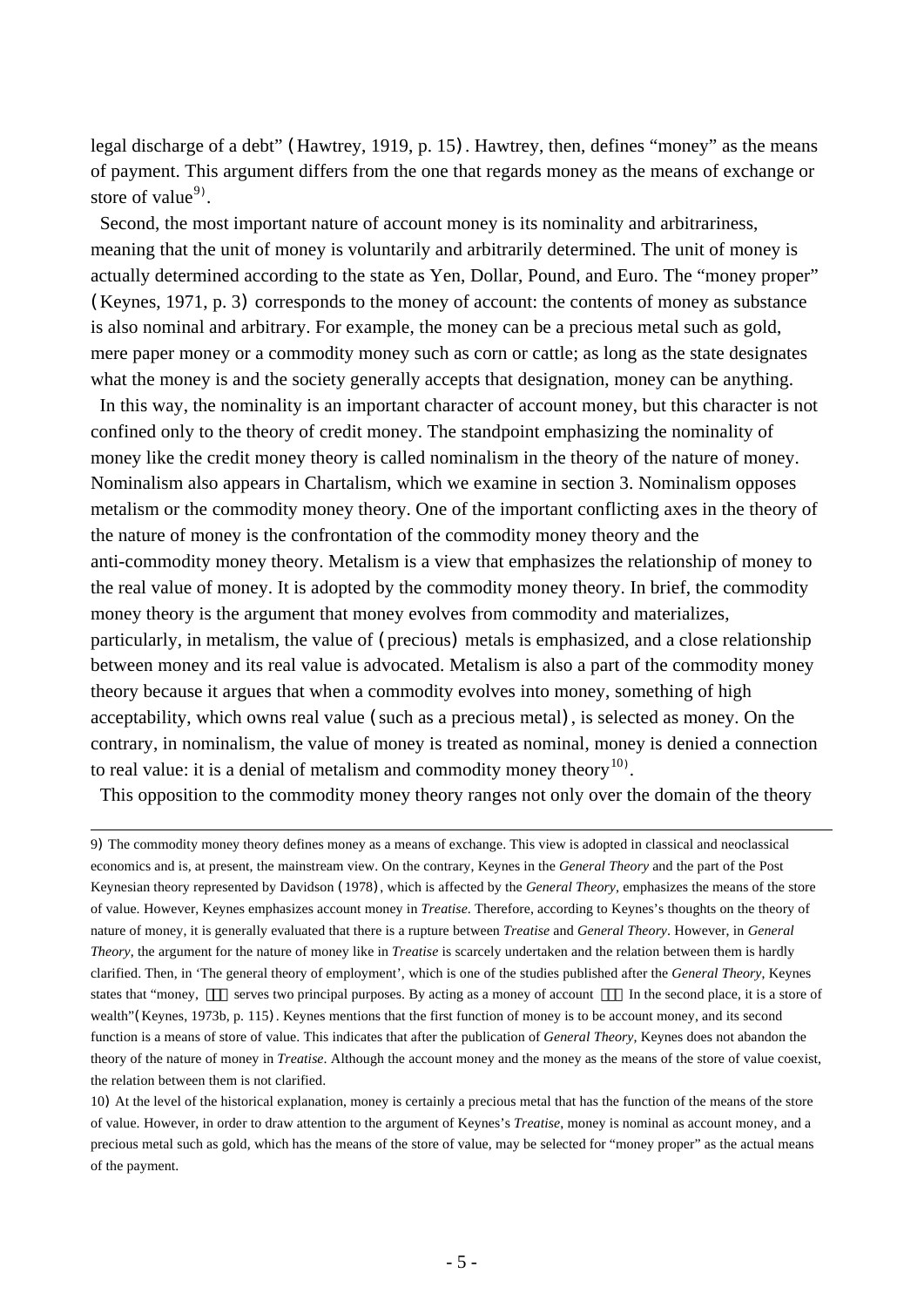of the nature of money, but also over the whole monetary theory. Commodity money theory assumes that during barter, each economic agent obtains his or her desired commodity or services and the double coincidence of desire is achieved. However, in order to achieve the double coincidence of desire by barter is difficult. For resolving this difficulty a commodity acceptable to all agents must be available. This acceptable commodity is money. The money in this case is at first defined as the means of exchange, and then, a commodity has become the money acceptable to all bartering agents for some reason. The commodity money theory believes, then, that a commodity evolves into money, and it emphasizes the similarity of money with commodity (Menger, 1892). The commodity money theory, since it emphasizes the similarity of money with the commodity, adopts the quantity theory of money-the view that the price of money itself is determined by its demand and supply, just like a commodity. However, the quantity theory of money is incompatible with credit money or endogenous money supply. In addition, in the quantity theory of money, it is difficult to explain credit money. In fact, in the commodity money theory, credit money, which occupies most of actual money, is captured as an irregular thing, and commodity money theorists argue the relation with the real value like the gold standard. They regard money as a means of exchange that is neutral, having no affect on the real economy. Thus, in neoclassical theory, if the barter is possible by the technical reason, the world of bartering without money tends to be regarded as an ideal state (Dow and Smithin, 1999)<sup>[11](#page-5-0)</sup>).

# (3) The position of credit money and the state

 The nominality of money is not only an important nature of credit money but is also a common character with Chartalism. In order to explain the importance, it is necessary to examine the relationship with the state. First, credit money is a debt to a bank and is assumed to be acceptable to economic agents. The account money or credit money is nominal money, and it is uncertain whether this money would be accepted in a final settlement. What is necessary in this place is the means of payment of debts, which can be finally cleared in the credit/debt relation of two agents. This is the means of payment acceptable to all agents or the means of final payment in a definite closed range such as a society or community. In order to be acceptable to every agent, some guarantee, i.e. the guarantee by convention, law or the sovereign is necessary. Hawtrey regards money as "the means established by law (or custom) for the payment of debts" (Hawtrey, 1919, p. 17). Hawtrey suggests that at least a guarantee by society is logically needed but that the state is not necessary at this level. In fact, in Post Keynesian theory, money is a "social relation" (Ingham, 2000, p. 22) and is defined as "a socially created social convention" (Swanke, 2004, p. 84).

Second, the means of final payment is actually not only the credit money, but also the money as

<span id="page-5-0"></span><sup>11</sup>) The commodity money theory, which this study criticizes, is the neoclassical theory represented by Menger. According to Marx and Marxian economics, whether the criticism in this study can be applicable is the big problem in itself. Marx and Marxian economics are not the target of this study.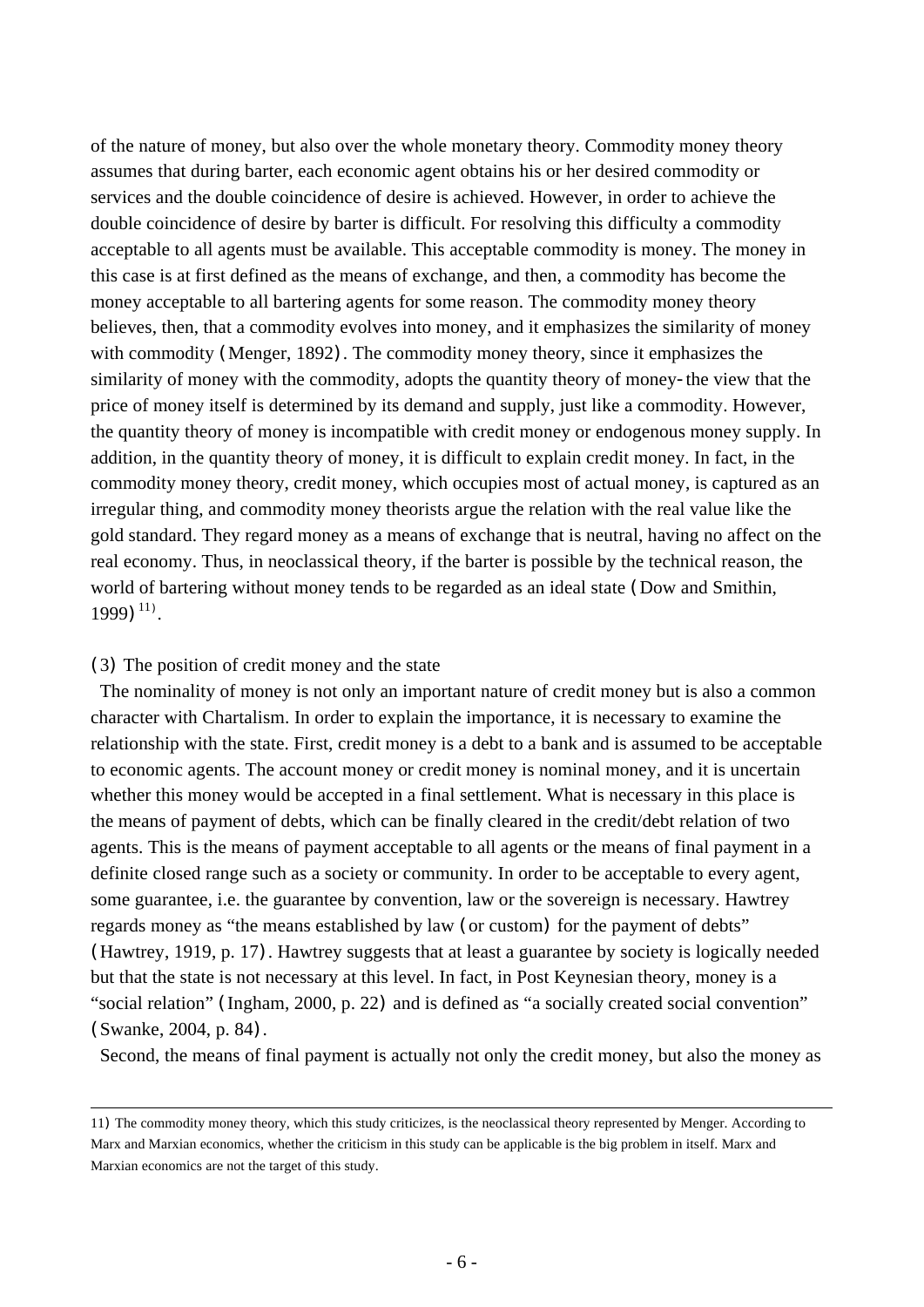substance, "money itself", or "money proper" as named by Keynes (Keynes, 1971, p. 3). Therefore, the relation between the credit money and the money as substance is in question, but in this actual system usually there exists the central bank, and the credit money and the money as substance are connected and form a definite relation. We examine this point in detail after section 3.

 Third, the money of account itself is nominal and arbitrary; however, continuity is actually needed when used in the settlement of debts (Hawtrey, 1919, p. 3; Keynes, 1974, p. 4). This is why there is the case of the carryover of settlement or that the settlement does not complete in the definite period. We suppose that in a pure credit economy in which there are no cash, a bank merely would settle debts. In a definite period - for example, a unit of a day- it is possible that an economic agent could develop a balance of debt or credit. When this balance is transferred to the next day, the money as an account unit must be used the next day. This is the condition where if the "redenomination" of the currency is carried out, it is smoothly acted. In other words, when the unit of account is altered, if the conversion from the former unit is carried out, the trade is continued<sup>[12](#page-6-0))</sup>. Society is at least necessary as a premise of the nominality of money, and actually designating the nominal money is the role of the state.

### 3, Chartalism

#### (1) An outline of Chartalism

 As stated before, in the theory of credit money, the state or the society is the premise of the argument. Keynes introduced Chartalism in his *Treatise on Money* by referring to Knapp. Chartalism or the state theory of money is "the doctrine that money is pecuniarily a creation of the State"(Keynes, 1971, p. 4). Hawtrey also presupposed the state or the society, and it is considered that he substantially adopted the Chartalistic logic. In this way, in the theory of credit money, the Chartalistic standpoint has been adopted; however, in recent years, with regard to the endogenous money supply theory and the currency union with the EU, Chartalism has been revived. Particularly Wray (1998) could be called neo-Chartalistic. While the Chartalism of Knapp (1905) concentrates on the legal and institutional aspect of money, Wray argues presupposing the endogenous money supply theory: a view that we will examine.

 Wray (1998) reconstructs Chartalism in the modern context. Chartalism is the view that "in all modern economies the government defines money by choosing what it will accept in payment of taxes" (Wray, 1998, p. viii). Chartalism can be summarized as follows. First, it is the state theory of money that the state designates money. It designates money to specify what it will accept as a tax payment. Second, money circulates because the state accepts it in the payment of tax. In Chartalism, the money, except the state money, is not always excluded. However,

<span id="page-6-0"></span><sup>12</sup>) The currency conversion in each EU country from their original money into the Euro is a modern example. In this case, a phenomenon exists whereby some countries take advantage of the situation to institute price hike. Despite this, the conversion itself is carried out without particular confusion because the conversion rate for the currency of each country and the Euro is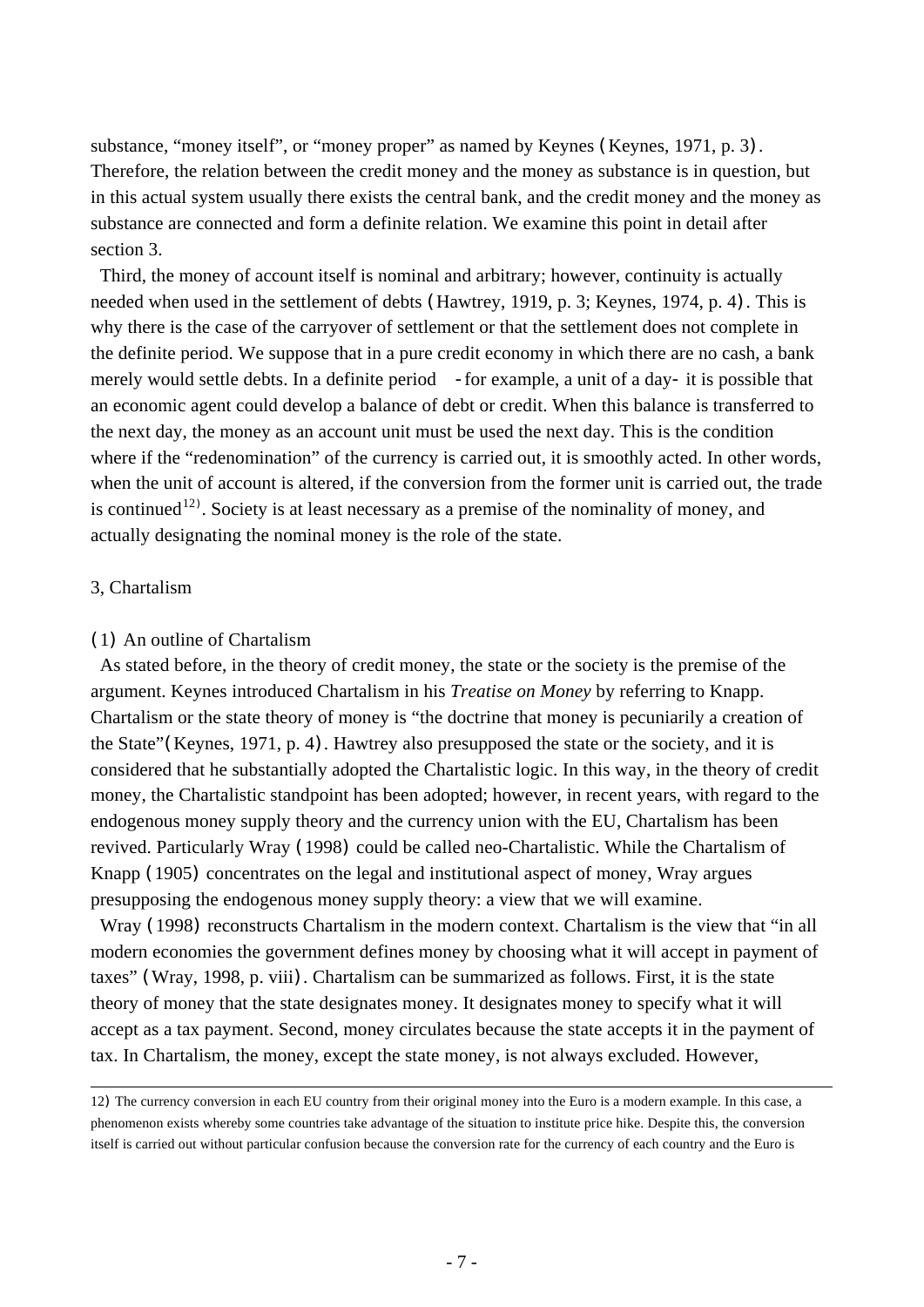because the people in a state owe the liability to pay tax, whatever money is used in the transaction a person who owes the liability to pay tax must pay tax by the state money, thus, the state money circulates as a powerful money. Third, the state designates the money not only as substance, but also as the unit of account. The magnitude of tax is expressed by this account unit, which is also commonly used for money not acceptable to the state. Fourth, taxpayers finally have to obtain state money in order to pay their taxes. How the state money indispensable to pay taxes is supplied? Taxpayers are able to acquire the state money from the economic agents except the state in the transactions, but the ultimate method of supply is that the state purchases goods or services, i.e. the public expenditure as a fiscal policy<sup>[13](#page-7-0)</sup>. Fifth, when the state supplies money, the state only issues it. Thus, "the government does not 'need' the 'public's money' in order to pay taxes. it becomes clear that neither taxes nor government bonds 'finance' government spending"(Wray, 1998, p. ix). In other words, the government does not need the prior finance, which is different from the private agents like households.

We will next examine how Wray's (neo-) Chartalism, as mentioned above, deals with credit money. Apparently, it seems that credit money is not strongly related to state money, in Chartalism; however in Wray's argument, the credit money theory is presupposed and integrated. First, the credit money, or bank money, becomes the state money if the state accepts it. In fact, in many states, taxes can be paid with deposit money. In this sense, the bank money is integrated as the state money. Second, the credit money theory is endogenous money supply theory. In Chartalism, the money supply is also endogenous. In Chartalism, the state levies a tax and concurrently designates the money used as the means of the payment of tax. If there exists only money as substance, for the tax is paid in full, considering the hoarding of money, the deficit finance that the government expends more than tax revenues is the usual case, and the government has to supply money in proportion to the monetary savings. However, actually, the credit money is also used; it is created to finance the production of goods and services, expended, finally refluxed to the bank and destroyed. In this case, the credit money as well as the state money is used for the payment of the tax. The credit money is supplied not only for the finance of the production of goods and services but also in proportion to the demand for the payment of tax. In this way, the money is supplied endogenously for both types of demand.

# (2) The money in Chartalism

1

What is the 'money' in Chartalism? First, money is something that the state designates, which is the state money theory. In this sense, the state is presupposed. Second, the money is designated by the state, then what the state does is essentially that the state names an indication unit such as the Yen or the Dollar. This is the money as account unit, and that the argument starts

strictly determined. This example also demonstrates the nominality of money rather than an argument of its continuity.

<span id="page-7-0"></span><sup>13</sup>) In Wray's Chartalism, a more expansionary fiscal policy than the endogenous money supply theory is advocated. The similarity with Lerner's "functional finance" is pointed out and the policy of the "employer of last resort" is contended. In order to read more about the recent evaluation of the theory of functional finance, see Nell and Forstater (2003), and to read more about the employer of last resort policy, see Wray (1998) and Mitchell and Mosler (2001).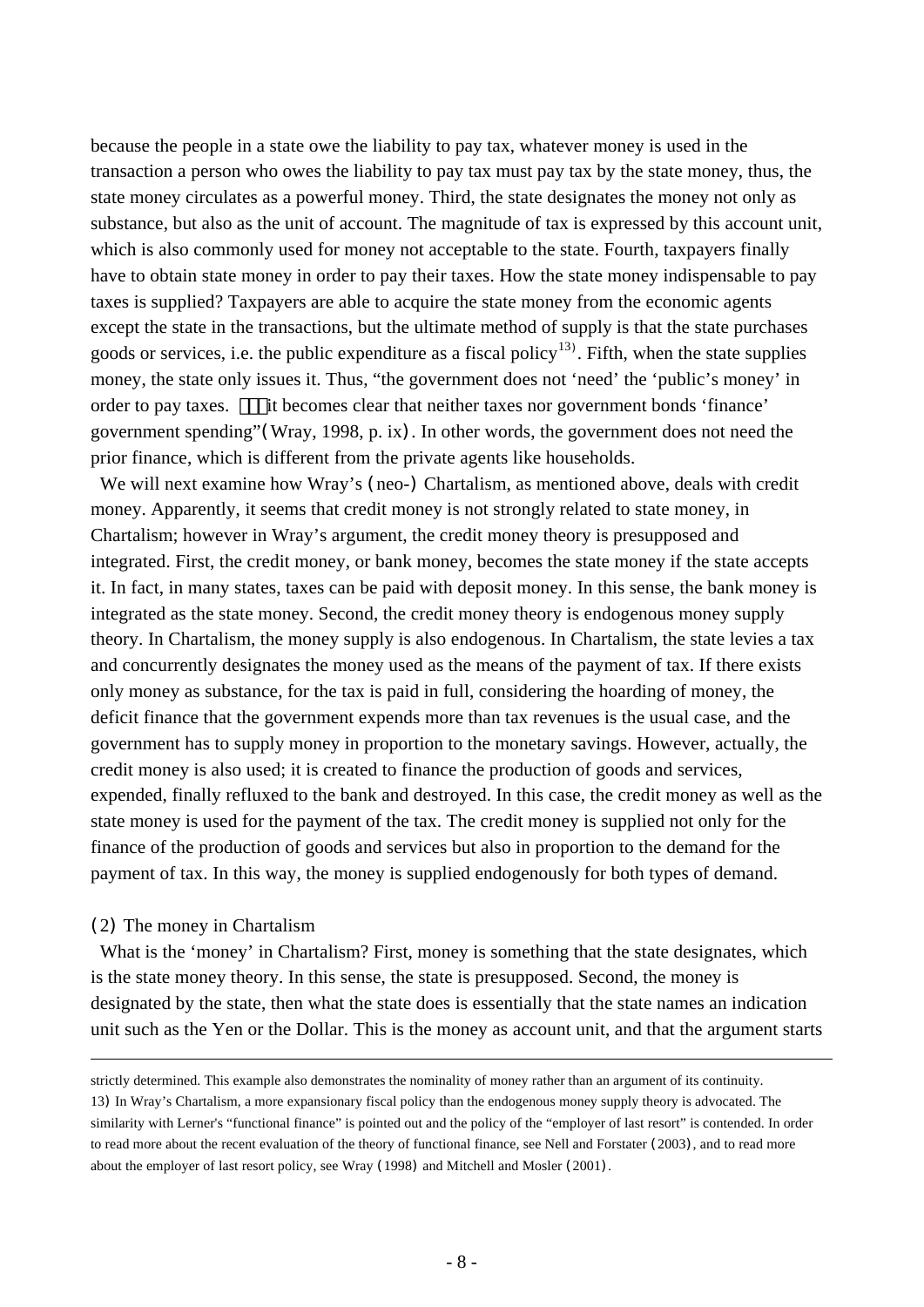from the account money is in common with the credit money theory. The state also designates the form and material of the money as substance. The substance and indication unit of money is diverse; however, the important thing is that the state designates. This shows that money is a nominal existence. Nominalism is adopted in the same way in the case of credit money theory. Third, Chartalism defines money in relation to the state, particularly state money functions as the means of payment of taxes. Chartalism's definition of the means of tax payment is common to the definition of credit money theory: if taxes are regarded as the debt for the state, the money can be defined as the means of payment of debts.

 Fourth, Keynes attempts to integrate Chartalism into the credit money theory in *Treatise on Money*. We will briefly examine Keynes's argument. In *Treatise on Money,* Keynes starts his argument with the definition of account money. Account money is nominal, and Keynes called the money as substance corresponding to the account money the "money proper", "money itself", or simply the "money". "Bank money" derives from account money and is also "state money" because "it is the State or community which decides what it is that must be delivered as a lawful or customary discharge of a contract which has been concluded in terms of the money of account" (Keynes, 1971, p. 4). On the other hand, the account money itself is designated by the state. According to Keynes, "the bank money may represent a debt owing by the State; and the State may then use its chartalist prerogative to declare that the debt itself is an acceptable discharge of a liability" (Keynes, 1971, p. 5). In this way, Keynes includes the bank money into the state money because the state accepts it. In the credit money theory, Keynes emphasizes that the state plays the important role of designating the money (Keynes, 1971, pp. 3-5).

### 4, Money and the state

# (1) Credit money and the central bank

 As already stated, the state plays several roles in the credit money theory. Post Keynesian theory has traditionally emphasized the central bank (Minsky, 1986)<sup>[14](#page-8-0)</sup>). The central bank plays an important role if a more realistic monetary system is presupposed; however, in the pure credit economy, the central bank is necessary. In the argument above, we have implicitly assumed that there is only one bank. However, if there are multiple banks, the central bank is needed because debts must be settled among the clients of different banks. When transactions are made among the clients of a bank, the debts of the bank are used as money and the settlement of the transactions are finished inside the bank. However, if there exists multiple banks, in order to settle the accounts among the clients of multiple banks, in the same way as the credit transaction

<span id="page-8-0"></span><sup>14</sup>) In the Japanese studies of the credit theory, there is the theory of the central bank such as Youji (1988, 2004). Youji (1988) is especially different from the Post Keynesian theory in its theoretical assumptions, but holds similar beliefs on its views of a central bank.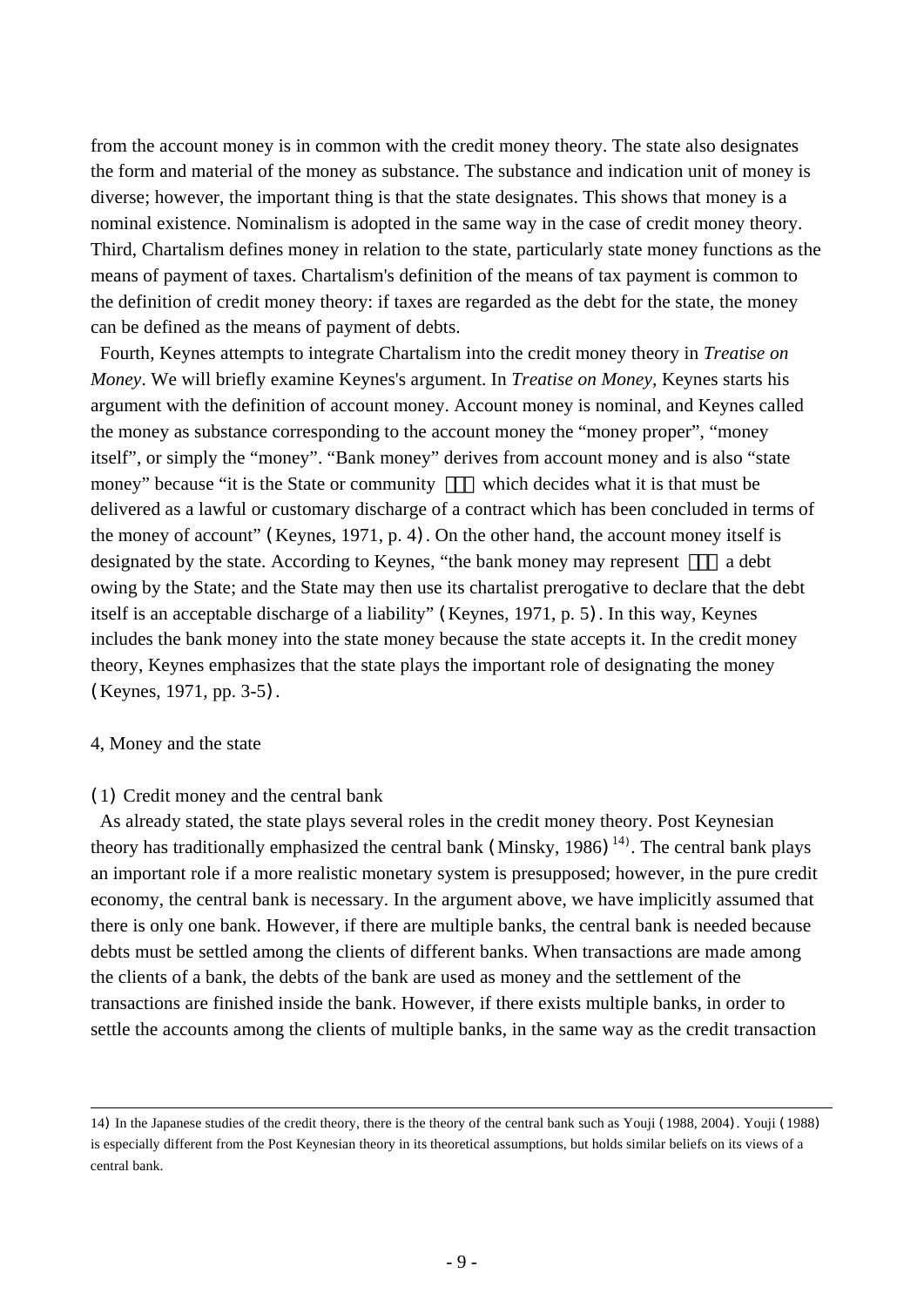between two agents as already stated, the debts of a third party are needed  $15$ . The central bank is the institution that issues these debts of third-party and settles the accounts concentrically. The central bank carries out the settlement between different banks, in this case it provides the same services to banks that commercial banks provide to their clients. The central bank is defined as the "bank of bank". Specifically, each bank settles its accounts among the banks by its debts to the central bank. If a shortage arises during the settlement, it is covered by the short-term borrowing from other banks; if this borrowing is also insufficient, the bank has to rely on borrowing from the central bank. When there is no cash currency, basically the money is supplied endogenously. The role of the central bank is to, first, provide the debt of the central bank as a means of settlement, and second, lend money to banks so that they can evade lapsing into insolvency. This latter function is known as the "lender of last resort".

 Next, we will examine the more actual case of the existing fiat money (cash currency). When fiat money is in use, banks must maintain a definite reserve ratio. In this case, for there is a possibility of the payment by cash, the reserve is necessary. Each bank can determine its reserve ratio; however, if there are multiple banks, there is an incentive to curtail the cash reserve that bears no interest. When a central bank exists, it or another currency authority usually determines the reserve ratio. Then, the central bank supplies the reserve for the commercial banks. Money is created endogenously by the bank lending, and there exists hoarding of cash by the consumer and the demand for the reserve is determined in proportion to it. In the case of existing not only the bank money, but also the fiat money (cash currency), when consumers hoard cash, there is a leakage from the system and the hoarded money fails to reflux to the bank system for that amount. Thus, in order to maintain the financial system, the reserve has to be supplied endogenously. Affected by the own animal spirits, banks lend for the investment plans of the firms, moreover, bank lending is not always repaid in the total amount due to uncertainty. Because of this, the bank reserve may be insufficient. In this case, the central bank must maintain the solvency of the banking system as the lender of last resort and, as a result, it supplies the reserve endogenously.

 In the credit money theory, since the money supply is endogenous, the central bank does not directly affect the quantity of the money. The means of the policy is the short-term interest rate such as the official discount rate or call rate. In this process, it determines the official discount rate or call rate because this rate affects the minimal profit rate that banks have to realize. The lending rate is linked with the discount rate. In this way, the interest rate is determined exogenously by the central bank, and it is the means of policy.

(2) The central bank in Chartalism

We have stated that the central bank plays an important role of the administration in the credit

<span id="page-9-0"></span><sup>15</sup>) A more detailed argument about the necessity of a central bank in the presence of multiple banks developed in Rochon and Rossi (2004). In order to read more about Post Keynesian theory of the central bank, see Arestis and Sawyer (1998) and Lavoie and Seccareccia (2004).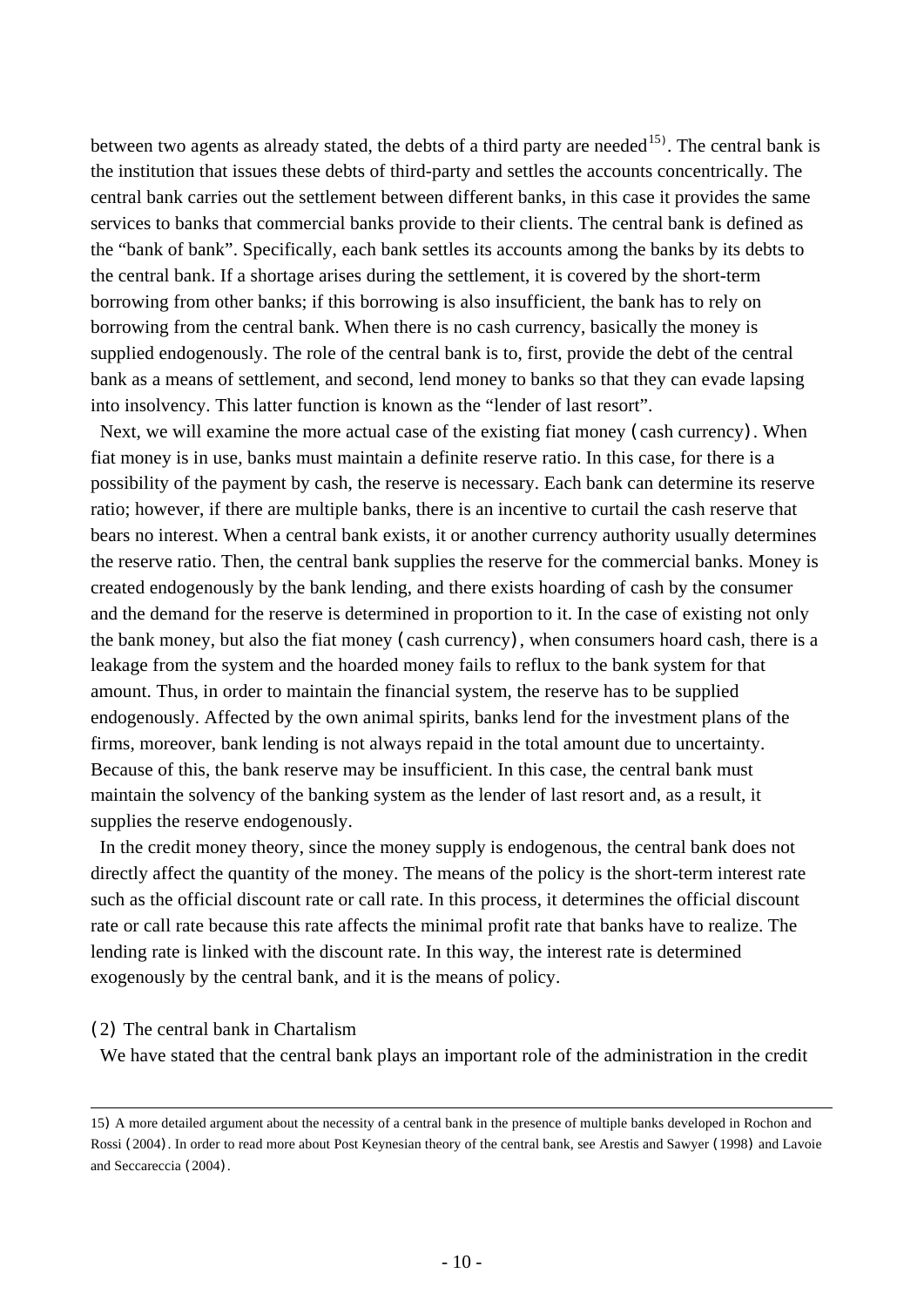money theory; however, it also exists in the Chartalistic system. In Chartalism, however, the central bank plays the role of the bank of government. There is an aspect that is vaguely understood that the central bank actually has two functions. Although a close relationship exists between both functions, it is necessary that the bank of government functions as the top of the hierarchy of the credit money system. In the following paragraph, the role of the central bank in Chartalism is briefly argued and its meaning is examined.

 In Chartalism, the central bank plays role of the bank of the government, i.e. it holds the accounts for government expenditure and revenue above all. Monetary circulation in the Chartalistic system begins with fiscal expenditure, i.e. the government's purchase of the goods and services from the private sector. The private economic agents receive the money and carry out economic activity by using it. The state levies a tax at a fixed time, and the collected tax is paid into the account of the government at the central bank. In this way, the money circulates; however, the money supplied by the state is not entirely retired as tax because the private economic agents use a part of the state money for the monetary savings as the means of the store of value. Thus, if there are monetary savings, full employment is not always achieved because as the monetary savings increases for some reason, consumption decreases and the proceeds of the firms decline, and as a result, employment decreases. If the government makes the target of full employment, a fiscal deficit is inevitable. In recent years, fiscal deficits have been heavily criticized; however, in this system, some degree of fiscal deficit is a normal condition.

 Next, we will examine the relationship between government bonds and fiscal deficits as the role of the Chartalistic central bank. When considering fiscal deficit, there is a debate whether so-called monetization of the debt (the creation of money to finance an expenditure) arises. In this system, the supply of state money is basically fiscal expenditure, and the purchase of government bonds is the means of financial policy. Then the money supply due to the increase of the fiscal expenditure is examined. When fiscal expenditure increases, consumption increases, outlays are higher and the final holder of cash retains the portion of the money received in cash. The rest of the money increased refluxes to the banking system and appeared as the excess reserve of settlement of commercial banks' accounts in the central bank. If the excess reserve is left alone, which occurs if liquidity is excessive, there exist the tendency that the call rate falls. In this case, if the central bank wants to maintain the current level of the interest rate, it has to sell the government bonds and reduce the liquidity. Specifically, the role of government bonds is not to finance expenditure but to maintain the interest rate. If fiscal deficit is accumulated, a zero interest rate is realized unless the interest rate is maintained, and the default of the national finance does not occur. The inflation or devaluation of currency occurs due to a low interest rate and not the fiscal deficit. Another reason that central banks manipulate the interest rate is that money refluxes to the government account at the central bank by the levy of tax from the private, the liquidity decreases and the short-term interest rate increases. Thus, in order to maintain the fixed short-term interest rate, the central bank has to supply the reserve endogenously (Mitchell and Moslem, 2001).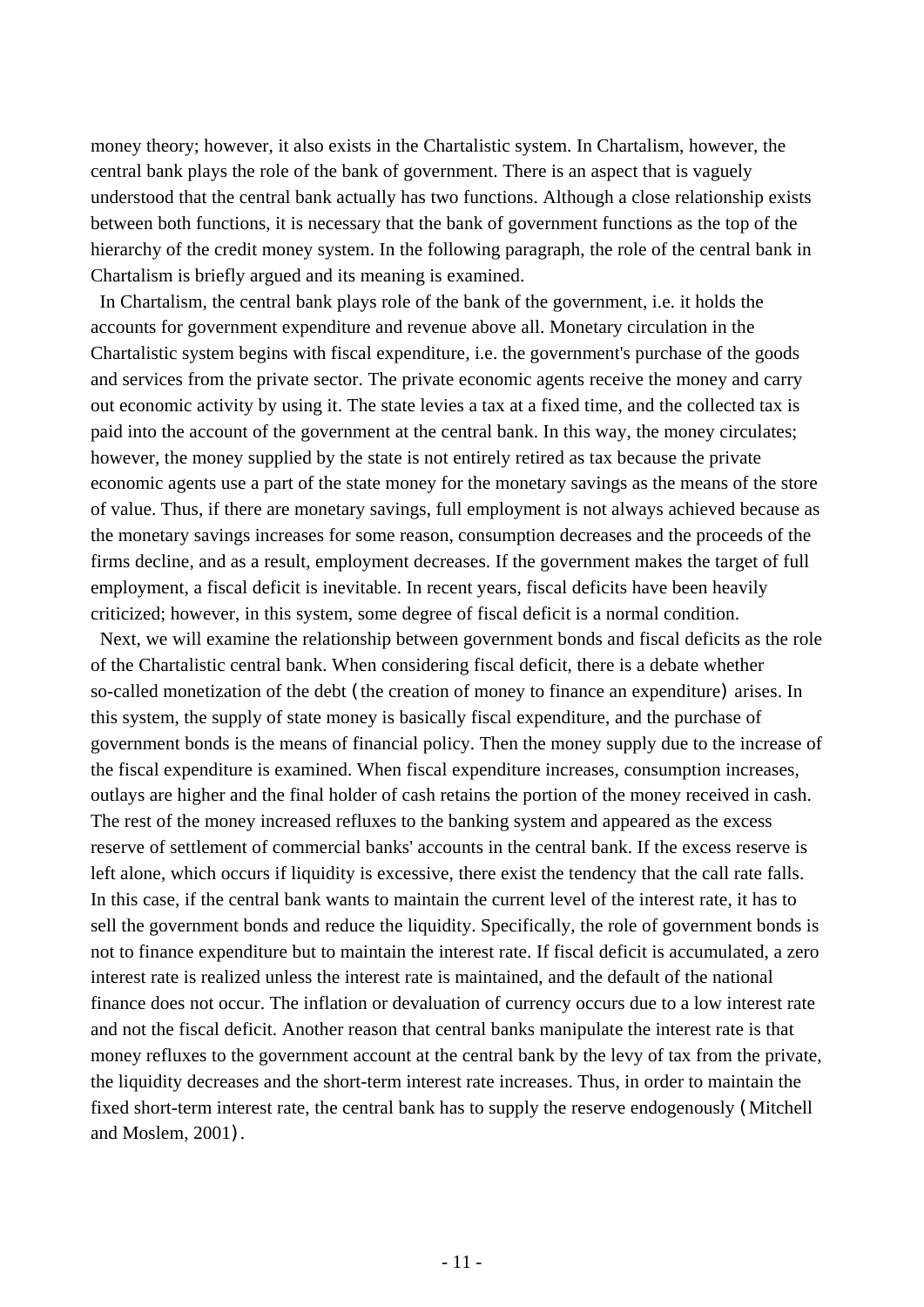# (3) The state and money

 Chartalism and the credit money theory are examined separately above; however, in this section, we will consider the relationship between the two theories. The theories have a basically complementary relationship, particularly in the theory of the nature of money, they have common grounds despite appearances. First, both theories adopt nominalism. In other words, the money as account unit is most important, and the substance of money may be anything. Next, in both theories, the function of money is regarded as the means of payment. In the credit money theory, money is a means of the payment of debt; on the other hand, in Chartalism, money is the means of the payment of tax. However, if we regard tax as the debt of the private economic agents to the state, these definitions are almost the same. Second, it is the role of the state to actually guarantee the nominality of money. In the credit money theory, the account money is the starting point; however, the account money is used continuously, and as the subject that designates the account unit, the state is actually a premise. The state usually designates the money as substance, i.e. "money proper". Thus, "to-day all civilized money is, beyond the possibility of dispute, chartalist" (Keynes, 1971, p. 4). This is why the enactment of account unit by the state is important in the practical level. This is one of the roles of the state in the credit money theory.

 The credit money theory and the Chartalism have common grounds in the theory of the nature of money, but there are still different points. First, as already stated, at the level of the theory of the nature of money, the role of the state in the credit money theory is, that for money to be actually used, the guarantee, recognition, or confidence by the society is at least needed. For the monetary circulation, the state is not always presupposed. On the contrary, in Chartalism, the money presupposes the state.

 Second, in the credit money theory, it is in the theory of the central bank that the role of the state is emphasized. At the practical and institutional level, the credit money itself is created by the bank; however, the central bank exists for settlements between the banks, and the state ordinarily administers it. As a result, the state administers the credit money through the central bank, which composes a part of the state organization. The role of the central bank is to function as the lender of last resort, which supplies the means of settlement and is to evade the inherent instability of the financial system. According to the evaluation of the central bank, there are the argument concerning the independence from the government and the free banking theory. However, there actually exists a movement towards the intensification of the independence of the central bank, and the possibility of the realization of the monetary system without the central bank seems to be low. One of the reasons that the central bank is not private is because it would be difficult for it to seek profit only through its business as central bank. More importantly, the central bank plays the role of evading the intrinsic instability of the credit money system. Thus, the central bank plays the role of administering the money as a part of the government<sup>[16](#page-11-0)</sup>.

<span id="page-11-0"></span><sup>16</sup>) In recent years, the argument about the independence of the central bank is popular. At first glance, it seems that this argument opposes the view of this study; however, the argument focuses on the evaluation of the central bank as a part of the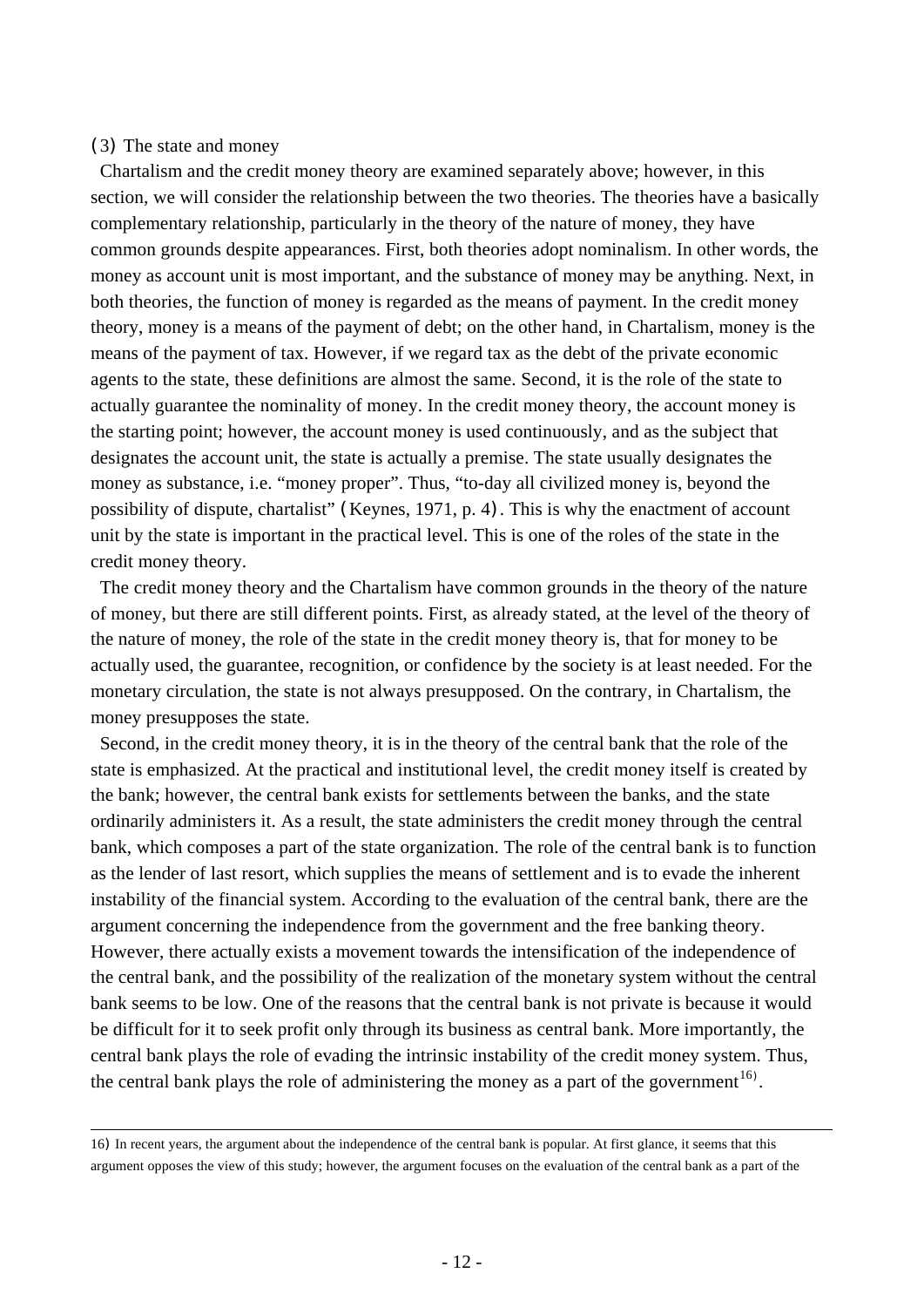According to the role of the central bank, as already stated, the central bank has two functions: one is to supply the reserve, which is the debt of the central bank as the means of the settlement, and to execute the accompanying policy, the other is to be a lender of the last resort. In fact, the central bank usually also functions as the bank of the government, which plays an important role in Chartalism. The central bank in Chartalism certainly performs the function of the bank of the government. However, if its specific function is examined, it is not at all incompatible with the central bank in the credit money theory, and both central banks have complemental functions mutually. In this way, in the Chartalistic system, the central bank administers the money.

 As already stated, we have clarified that the credit money theory and the Chartalism play complementary role in the role of the state and the central bank. We will now discuss the meaning of the state in a system that integrates both theories. In the credit money theory, credit money is nominal money, in order to circulate the means of the payment, the guarantee at least by the society or actually by the state is needed. On the contrary, in Chartalism, the state money is nominal money that the state arbitrarily enacts. The credit money theory also needs the central bank because it supplies the means of the settlement between banks and plays the function of the lender of last resort. The control of money by the central bank is possible by the supply of the reserve as the means of the settlement between banks, and financial policy is done. On the contrary, in Chartalism, the central bank plays the role of the government bank. In order to alleviate the fluctuations caused by the transfer of the funds of public finance, and to relax the influence on the interest rate caused by the excessive liquidity that accompanies the fiscal deficit, the money is administered by the manipulation of the short-term interest rate through the open market operation represented by the dealing of government bonds. The operation of the short-term interest rate is also the means of the policy of the central bank in the credit money theory. Thus, we can see that practical action of the central banks in the credit money theory and Chartalism coincides. This would be a reason that the central bank is also the bank of the government. In this way, in the credit money theory and Chartalism, the control of the money is through the central bank.

# 5, Conclusions

<u>.</u>

 In this study, the relationship between the credit money theory and Chartalism is examined from the domain of the theory of the nature of money and the theory of the central bank, and the role of the state in the system that integrates the credit money and the Chartalism. The conclusions are following three points:

 First, in the theory of the nature of money, the credit money theory and Chartalism share nominalism, and both theories oppose the commodity money theory. In the credit money theory and the Chartalism, money is a nominal existence, and there is no intrinsic relation to the real value. In this way, both theories adopt nominalism. Nominalism is important in that it is

state organization, which is noteworthy in that it is not a claim for the privatization of the central bank.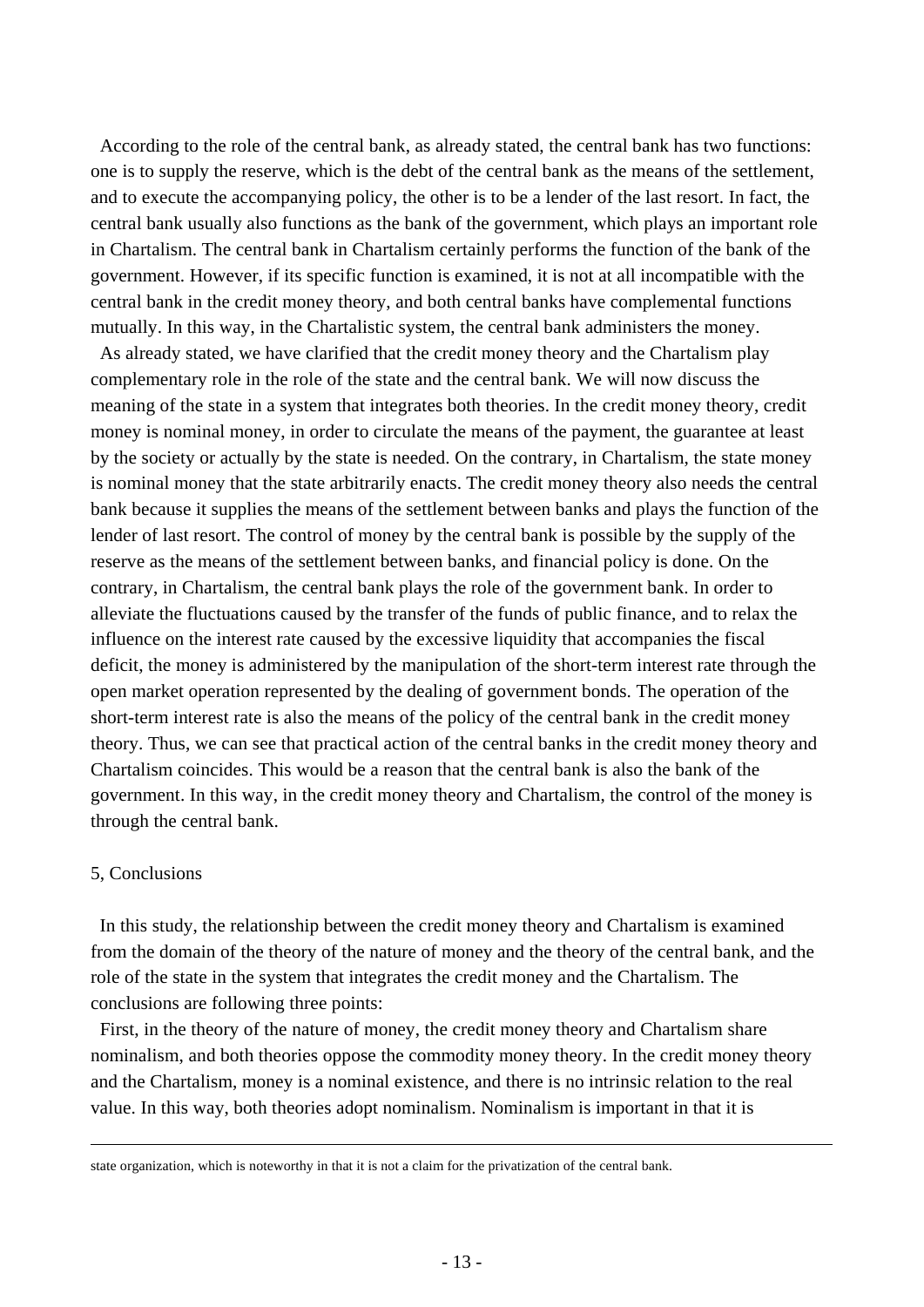opposing the commodity money theory. The commodity money theory is adopted in neoclassical economics, and is also the basis of the quantity theory of money. The commodity money theory, or the quantity theory of money is the view that entirely conflicts with the credit money theory. The commodity money theory believes that the state or society basically is not presupposed and it denies the control of money by the state. However, in fact, as we have seen, the control of money by the state is necessary. If the commodity money theory view is adopted, it cannot explain the relationship between the state and money nor the role of the central bank. Thus, the criticism of the commodity money which is the basis of that view, is indispensable in establishing the basis of the Post Keynesian monetary theory.

 Second, in the theory of the nature of money, the credit money theory and Chartalism share nominalism; however, there is a difference in the relationship between money and the state or society. In credit money theory, for the money to be actually circulated and used, at the purely logical level at least, the society is needed and the state is not always presupposed. On the contrary, in Chartalism, the "power" enacting the money or the state as some organization is assumed. This is the difference between the credit money theory and Chartalism. However, in the credit money theory, the state is related with the account money. In other words, at the actual institutional level, it is the state that designates the account unit and the "money proper" that is the money as substance. In this way, as Keynes stated in *Treatise*, the actual money has entirely a Chartalistic factor, and Chartalism is integrated into the credit money theory.

 Third, in Chartalism, it is in the theory of the central bank that the role of the state is emphasized. The role of the central bank is slightly different in both the credit money theory and Chartalism; however, in the aspect of the control of money and policy, its function coincides. In the credit money theory, money is explained according to credit/debt relationships and is created by the bank. In the case of multiple banks, the central bank is necessary for the system of settlement. The central bank not only supplies its own debts as the means of settlement, but also lends, in order to avoid lapsing into insolvency. This is due to the inherent instability of credit money, and this is undertaken for the purpose of avoiding that the crisis amounts to the financial system or the whole economy. Because there is this function as the "lender of the last resort", the central bank is an existence that has the publicness, i.e. it composes a part of the state organization. The aim of the central bank is, in relation to the state, the maintenance of the monetary and financial system, and the function that has to play is the control of account money and money as substance designated by the state. On the other hand, in Chartalism, the state enacts the money, and the Chartalism is a theory that assumes the state. The control of the money is also acted through the central bank in Chartalism. The means of the policy is the manipulation of the short-term interest rate, which is the same as the role of the central bank in credit money theory. This indicates that as a role of the central bank, in Chartalism, not only the function of the lender of last resort as the maintenance of the financial system in the credit money theory, but also the control of money through the short-term interest rate is important. In conclusion, the central bank also functions as the point that connects the each system of the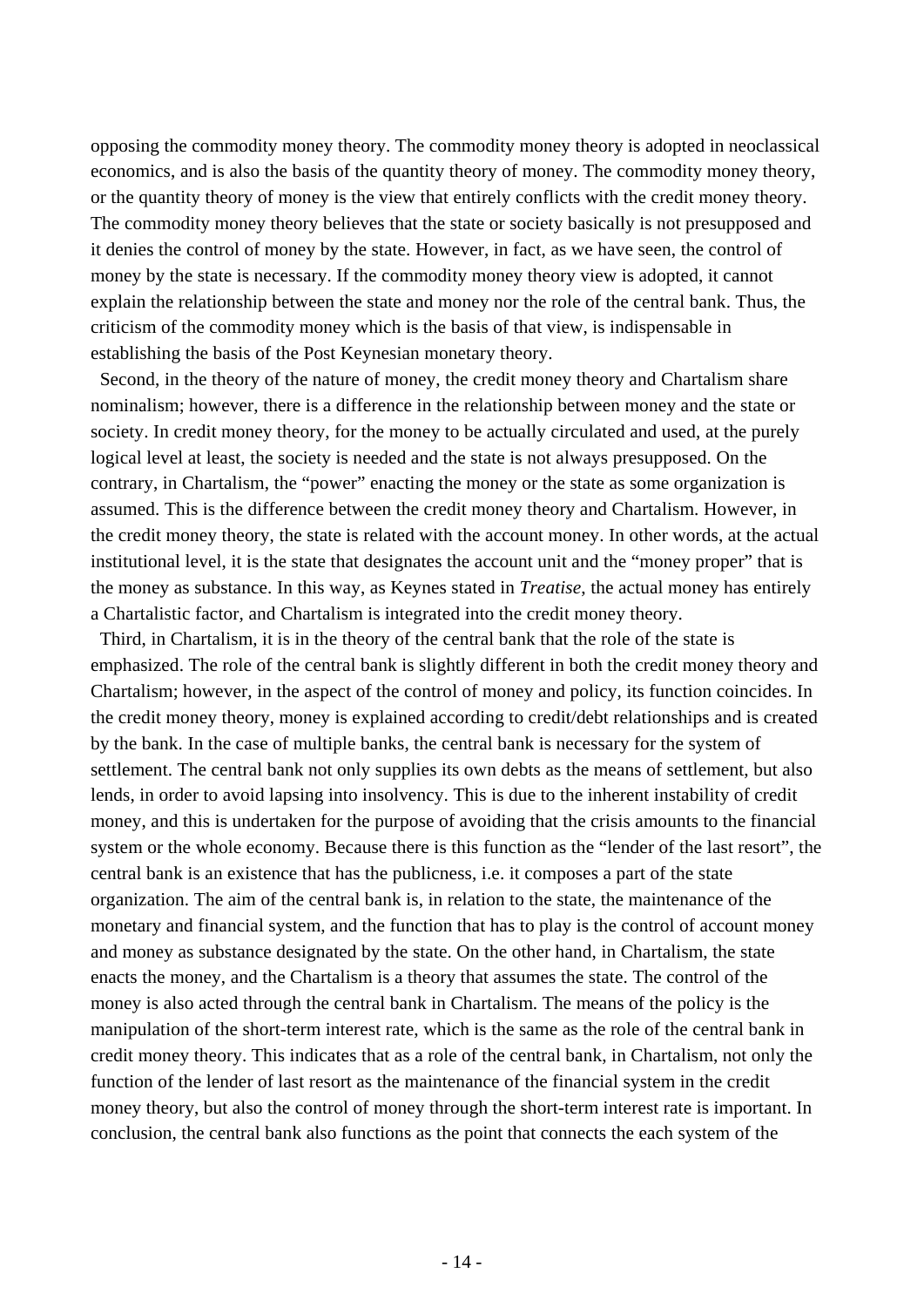credit money theory and Chartalism<sup>[17](#page-14-0))</sup>.

References

Arestis, P. and M. Sawyer, eds. [1998], *The Political Economy of Central Banking,* Cheltenham: Edward Elgar.

Bell, S. [2001], "The role of the state and the hierarchy of money", *Cambridge Journal of Economics*, Vol. 25. No. 2, pp. 149-163.

Bell, S. and E. J. Nell, eds. [2003], *The State, the Market and the Euro: Chartalism Versus metalism in the Theory of Money*, Cheltenham: Edward Elgar.

Davidson, P. [1978], *Money and the Real World*, 2nd Edition, London: Macmillan.

Deleplace, G. and E. J. Nell, eds. [1996], *Money in Motion: The Post Keynesian and Circulation Approaches,* London: Macmillan.

Docherty, P. [2005], *Money and Employment: A Study of the Theoretical Implications of Endogenous Money*, Cheltenham: Edward Elgar.

Dow, S. C. and J. Smithin, [1999], "The structure of financial markets and the 'First Principles' of monetary economics", *Scottish Journal of Political Economy*, Vol. 46 No. 1, pp. 72-90.

Fontana, G. and E. Venturino, [2003], "Endogenous money: an analytical approach", *Scottish Journal of Political Economy*, Vol. 50 No. 4, pp. 398-416.

Gnos, C. and L-R. Rochon, eds. [2006], *Post-Keynesian Principles of Economic Policy*, Cheltenham: Edward Elgar.

Graziani, A. [2003], *The Monetary Theory of Production*, Cambridge: Cambridge University Press.

Hawtrey, R. G. [1919], *Currency and Credit*, London: Longmans, Green & Co.

Ingham, G. [2000], "'Babylonian Madness': on the historical and sociological origins of money", in Smithin [2000].

Ingham, G. [2004], *The Nature of Money*, Cambridge: Polity Press.

Keynes, J. M. [1971], *The Collected Writings of John Maynard Keynes Vol. 5 A Treatise on Money Vol. 1 The Pure Theory of Money*, London, Macmillan.

Keynes, J. M. [1973a], *The General Theory of Employment, Interest and Money,* London: Macmillan.

Keynes, J. M. [1973b], *The Collected Writings of John Maynard Keynes Vol. 14 The General Theory and After Part 2 Defence and Development,* London: Macmillan.

Knapp, G. F. [1905], *Staatliche Theorie des Geldes*, Leipzig: Duncker & Humblot.

Lavoie, M. and M. Seccareccia, eds. [2004], *Central Banking in the Modern World: Alternative Perspectives,* Cheltenham: Edward Elgar.

Menger, K. [1892], "On the origin of money", *Economic Journal*, Vol. 2 No. 6, pp. 239-255. Minsky, H. P. [1986], *Stabilizing an Unstable Economy*, New Heaven: Yale University Press.

<span id="page-14-0"></span><sup>17</sup>) As a problem left, the significance of a monetary sovereign such as the state administering the money can be examined by considering the actual example of EU. For detail argument, see Bell and Nell (2003).